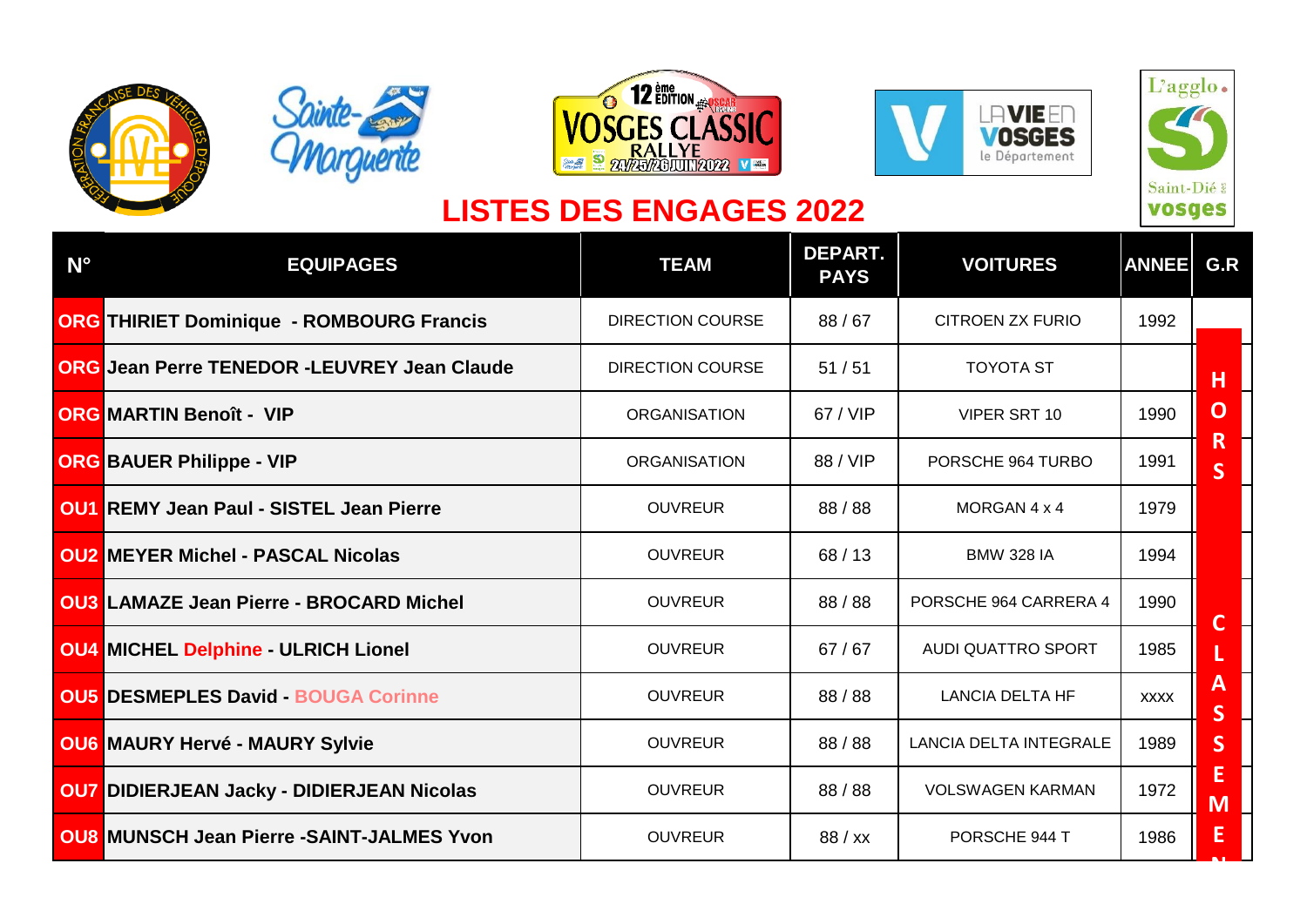|                         | <b>OU9 ANTOINE David - ANTOINE Céline</b>       | <b>OUVREUR</b>         | 88/88   | <b>CLIO RS</b>           | 1998 | N              |
|-------------------------|-------------------------------------------------|------------------------|---------|--------------------------|------|----------------|
|                         | <b>ORG HOLLANDER Olivier - LATUNER Adeline</b>  | <b>ORGANISATION</b>    | 67/67   | <b>HONDA CRX</b>         | 1996 |                |
| 1                       | <b>TREHIOU Nicolas - BRIGNON Gauthier</b>       | <b>AUTO SECURITE</b>   | 40/67   | FORD GT 40               | 1966 | $\overline{2}$ |
| $\mathbf{2}$            | <b>MEFFRE Didier - ROBIC Philippe</b>           | <b>AUTO SECURITE</b>   | 29/56   | DAUPHINE R 1095          | 1966 | $\overline{2}$ |
| 3                       | <b>GERARDIN Bruno - FONDERFLICK Jean Claude</b> | <b>AUTO SECURITE</b>   | 54/54   | PORSCHE 968              | 1995 | 5              |
| $\overline{\mathbf{4}}$ | <b>LAURENT Philippe - JACQUOT Jean Luc</b>      | <b>AUTO SECURITE</b>   | 07/07   | OPEL GT                  | 1969 | $\overline{2}$ |
| 5                       | <b>LIEGEOIS Dominique - ACKER Delphine</b>      | <b>AUTO SECURITE</b>   | 68/68   | SIMCA1000 RALLYE 2       | 1976 | 3              |
| 6                       | <b>CIZEL Pierre Alexandre - LEBRETON Pierre</b> | <b>AUTO SECURITE</b>   | 33/56   | <b>SIMCA RALLYE 2</b>    | 1977 | 3              |
| $\overline{7}$          | <b>ZANIROLI Patrick - GAUTHIER François</b>     | ECURIE VAL D'OR        | 04/79   | PORSCHE 3,2 L            | 1987 | 4              |
| 8                       | <b>VANDER ZYPEN Arnaud - LAMBERT Yves</b>       | <b>ECURIE VAL D'OR</b> |         | <b>ALFA ROMEO GIULIA</b> | 1972 | 3              |
| 9                       | <b>STEPHENNE Benoît - GRAVET Véronique</b>      | <b>ECURIE VAL D'OR</b> |         | PORSCHE 911 CARRERA      | 1985 | 4              |
| 10                      | <b>BONNETAIN Patrick - SCHNITZLER Martin</b>    | <b>ECURIE VAL D'OR</b> | 75 / 92 | PORSCHE 911 S            | 1976 | 3              |
| 11                      | <b>THERY Bruno - MAURAND Stéphanie</b>          | <b>ECURIE VAL D'OR</b> |         | PORSCHE 3 L SC           | 1978 | 3              |
| 12                      | <b>JOLY Bruno - JOLY Delphine</b>               | <b>VHVM</b>            | 02/02   | PEUGEOT 205 GTI          | X    | X              |
| 13                      | <b>FAVIER Singrida - FAVIER Romain</b>          | <b>VHVM</b>            | 02/02   | PEUGEOT 405 MI 16        | 1991 | 5              |
| 14                      | <b>MOREAU Antoine - ADNET Laétitia</b>          | <b>VHVM</b>            | 02/02   | <b>INNOCENTI MINI</b>    | 1974 | 3              |
| 15                      | <b>MARCHAL Christian - BONY Frédéric</b>        | <b>VHVM</b>            | 02/02   | <b>AUTOBIANCHI A 112</b> | 1985 | 4              |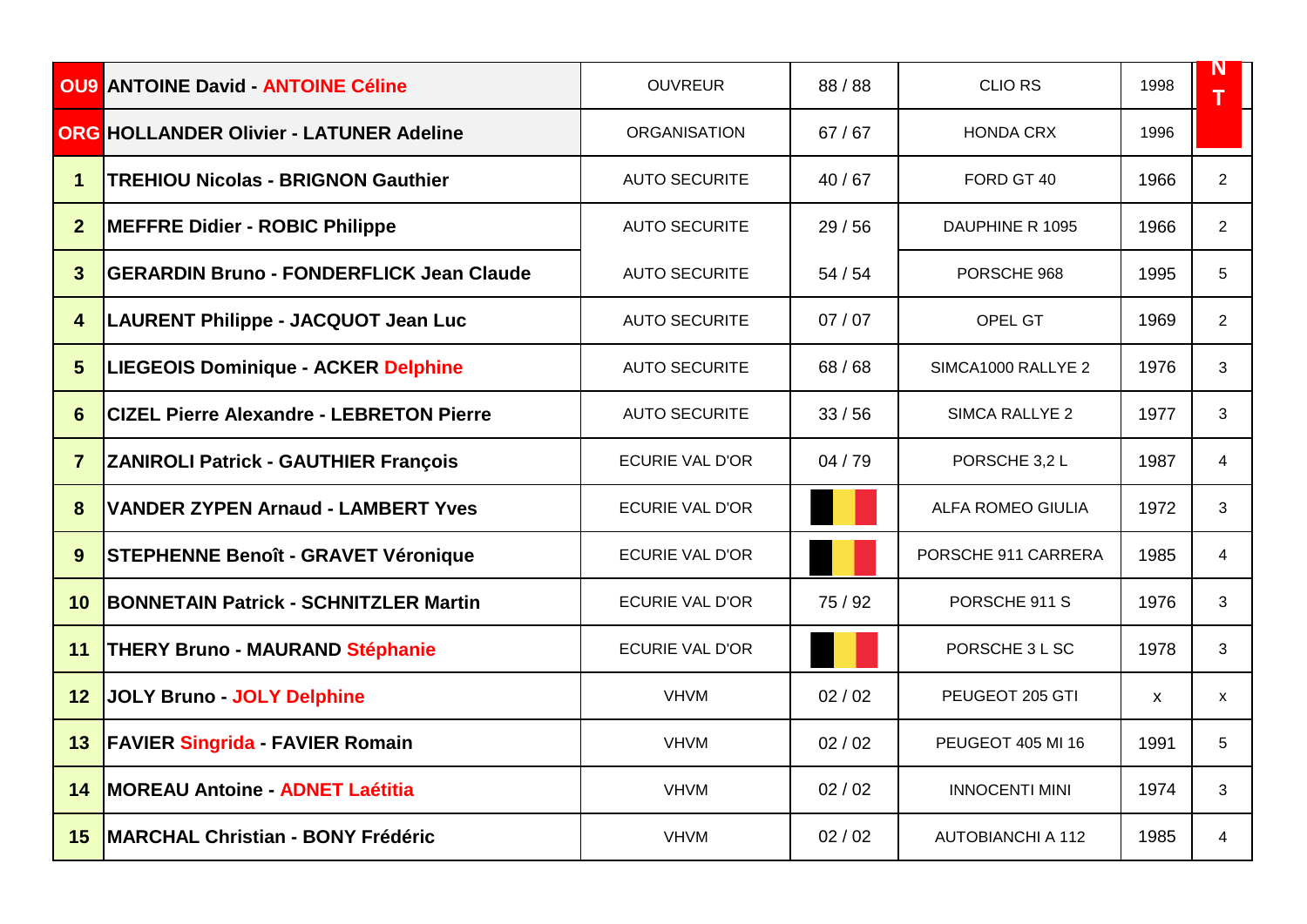| 16              | <b>FRANCOIS Aymerick - FRANCOIS James</b>      | <b>VHVM</b>              | 02/02 | CITROËN AX SPORT         | 1987 | 4              |
|-----------------|------------------------------------------------|--------------------------|-------|--------------------------|------|----------------|
| 17              | JACQUET Bernard - GENGOUX Baptiste             | <b>BELGIUM OLD TIMER</b> |       | <b>TOYOTA CELICA</b>     | 1972 | 3              |
| 18              | <b>GAGLIARDI Gérome - VANDELOISE Luc</b>       | <b>BELGIUM OLD TIMER</b> |       | GOLF <sub>1</sub>        | 1983 | 4              |
| 19              | <b>SAVOYE Yves - NICOLAS Hervé</b>             | <b>BELGIUM OLD TIMER</b> |       | FORD ESCORT              | 1978 | 3              |
| 20              | <b>INICOLAS Pascal - CHAIDRON Claude</b>       | <b>BELGIUM OLD TIMER</b> |       | <b>LANCIA DELTA HF</b>   | 1991 | 5              |
| 21              | <b>VENIER Raymond - LYS André</b>              | <b>BELGIUM OLD TIMER</b> |       | <b>LANCIA FLUVIA M C</b> | 1974 | 3              |
| 22              | <b>PONCELET Jean Pierre - POLET Joseph</b>     | <b>BELGIUM OLD TIMER</b> |       | <b>TOYOTA MR2</b>        | 1988 | 4              |
| 23              | <b>DONNY Dimitri - BASTIN Marc</b>             | <b>BELGIUM OLD TIMER</b> |       | <b>RENAULT R4 SAVANE</b> | 1990 | 4              |
| 24              | <b>SENTE Frédéric - ANTOINE Sabine</b>         | <b>BELGIUM OLD TIMER</b> |       | DATSUN 240 Z             | 1973 | 3              |
| 25              | <b>BESBORODKO Stéphane - BODART Bérénice</b>   | <b>BELGIUM OLD TIMER</b> |       | PORSCHE 944              |      | 4              |
| 26              | <b>RENARD Michel - RENARD Louise</b>           | <b>BELGIUM OLD TIMER</b> |       | PORSCHE 911              | 1980 | 3              |
| 27              | <b>BODART Philippe - DESSAUVAGES Alexandre</b> | <b>BELGIUM OLD TIMER</b> |       | <b>PORSCHE</b>           | 1979 | 3              |
| 28              | <b>NICAISE Etienne - BEAUME Richard</b>        | <b>BELGIUM OLD TIMER</b> |       | <b>TOYOTA MK2</b>        | 1993 | 5              |
| 29              | <b>PELLEGROMS Cédric - GRISLAIN Philippe</b>   | <b>BELGIUM OLD TIMER</b> |       | PORSCHE 924 TURBO        | 1980 | 3              |
| 30              | <b>HERBIGNEAUX Yves - DARDENNE Roland</b>      | <b>BELGIUM OLD TIMER</b> |       | PORSCHE 996              | 1997 | 5              |
| 31              | L'HOEST Roger - L'HOEST Julien                 | <b>BELGIUM OLD TIMER</b> |       | PORSCHE 911 E TARGA      | 1970 | $\overline{2}$ |
| 32 <sub>2</sub> | <b>IMICHELET Gilles - PORCHERON Carole</b>     | $\mathsf{X}$             | 25/25 | SIERRA COSWORTH          | 1988 | 4              |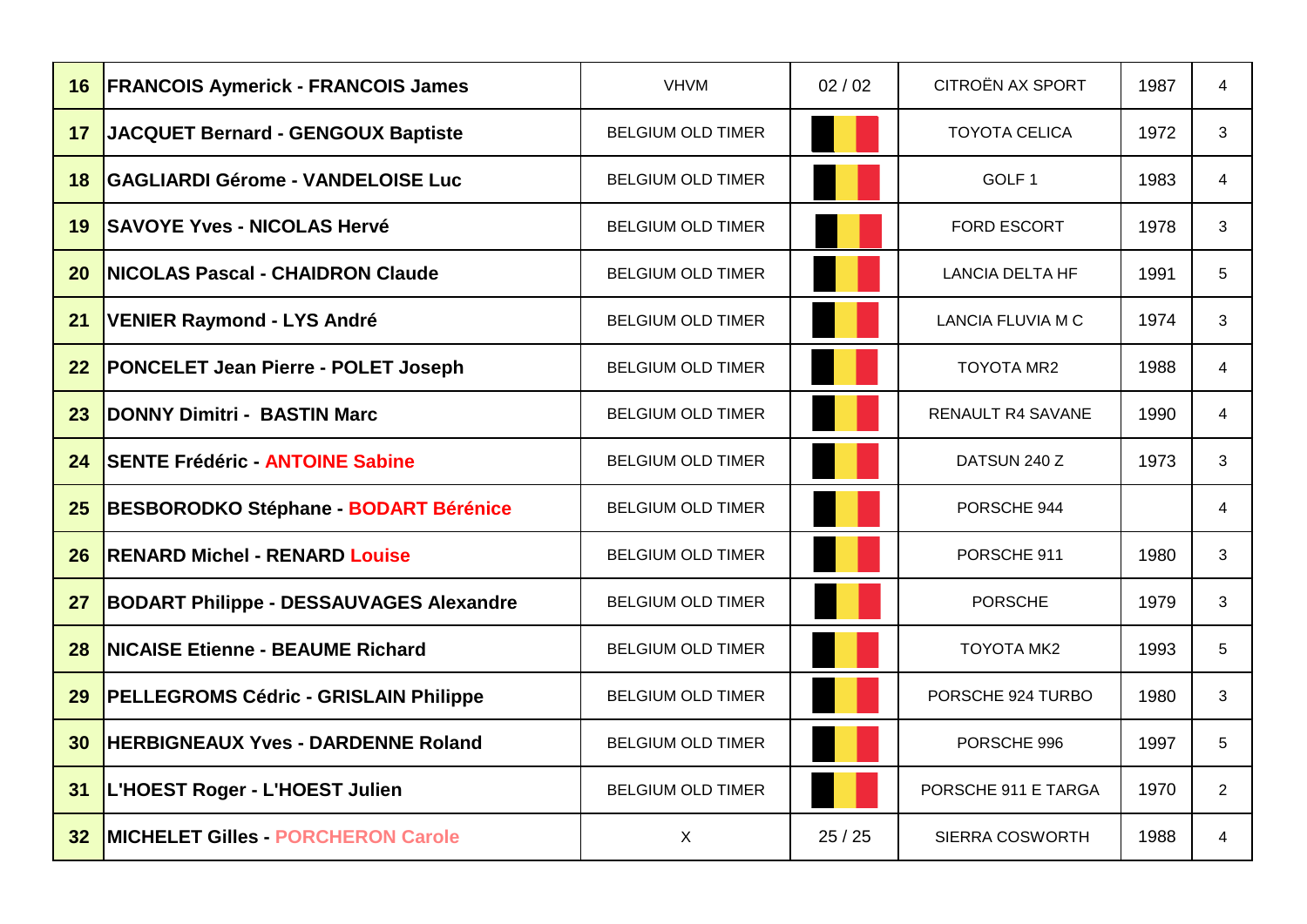| 33 | <b>RUMIZ Jules - REMISE Clément</b>          | LP SPORT RACING           | 51/51 | <b>BMW E 21</b>          | 1977 | 3              |
|----|----------------------------------------------|---------------------------|-------|--------------------------|------|----------------|
| 34 | <b>IRIVA Michel - RIVA Hélène</b>            | LP SPORT RACING           | 51/51 | <b>LANCIA</b>            | 1978 | 3              |
| 35 | <b>L'AOUSTET Antoine - THOMASSIER Marine</b> | LP SPORT RACING           | 51/51 | <b>ALFA ROMEO GTV</b>    | 1983 | 4              |
| 36 | RIEHL Stéphane - DE LA POTERIE Hélène        | LNS PASSION AVENTURE      | 68/68 | PORSCHE 996 TURBO        | 2004 | 6              |
| 37 | <b>SCHNEIDER Luc - MANGIN Enzo</b>           | MOSELLE SUD CLASSIC       | 57/57 | <b>MGB GT</b>            | 1974 | 3              |
| 38 | <b>WILMET Patrick - ROYEN Marie Paule</b>    | $\mathsf{X}$              |       | PORSCHE 944              | 1983 | 4              |
| 39 | <b>SAX Nico - MERTENS Nico</b>               | X                         | $-28$ | ALFA GTV ALFETTA         | 1983 | 4              |
| 40 | <b>THERY Héléne - THERY Jean Philipe</b>     | BERGINA RALLYE TEAM       | 77/77 | VOLVO <sub>66</sub>      | 1976 | 3              |
| 41 | <b>VANOVERSCHELDE Jens - CRACCO Pablo</b>    | X                         |       | SIMCA RALLYE 2           | 1978 | 3              |
| 42 | <b>RIGOLLET Jacky - TAVERNIER Jacques</b>    | <b>ECURIE DU GÂTINAIS</b> | 45/45 | PORSCHE 944 S            | 1986 | 4              |
| 43 | <b>APARICIO Philippe - APARICIO Karine</b>   | <b>ECURIE DU GÂTINAIS</b> | 60/60 | <b>VOLKSWAGEN</b>        | 1983 | 4              |
| 44 | <b>VIAL Patrick - MOREAU Jacques</b>         | <b>ECURIE DU GÂTINAIS</b> | 17/45 | PORSCHE 944 TURBO        | 1985 | 4              |
| 45 | <b>RAGOT Edith - HEYMANS Stephane</b>        | <b>ECURIE DU GÂTINAIS</b> | 25/   | <b>VOLKSWAGEN COX</b>    | 1970 | $\overline{2}$ |
| 46 | LEFEBVRE Jean Jacques - LEFEBVRE Isabelle    | <b>ECURIE DU GÂTINAIS</b> | 45/45 | <b>AUTOBIANCHI A 112</b> | 1981 | $\overline{4}$ |
| 47 | <b>DE DAIN Pierre - DE DAIN Nathalie</b>     | <b>ECURIE DU GÂTINAIS</b> | 91/91 | <b>ALFA ROMEO</b>        | 1983 | 4              |
| 48 | <b>GODEAU Philippe - BIE Sophie</b>          | <b>ECURIE DU GÂTINAIS</b> | 45/58 | MEGANE COUPE 2 L         | 1996 | 5              |
| 49 | <b>LOHISSE Benoît - PIJOLET Daniel</b>       | X                         |       | <b>MGB GT</b>            | 1968 | $\overline{2}$ |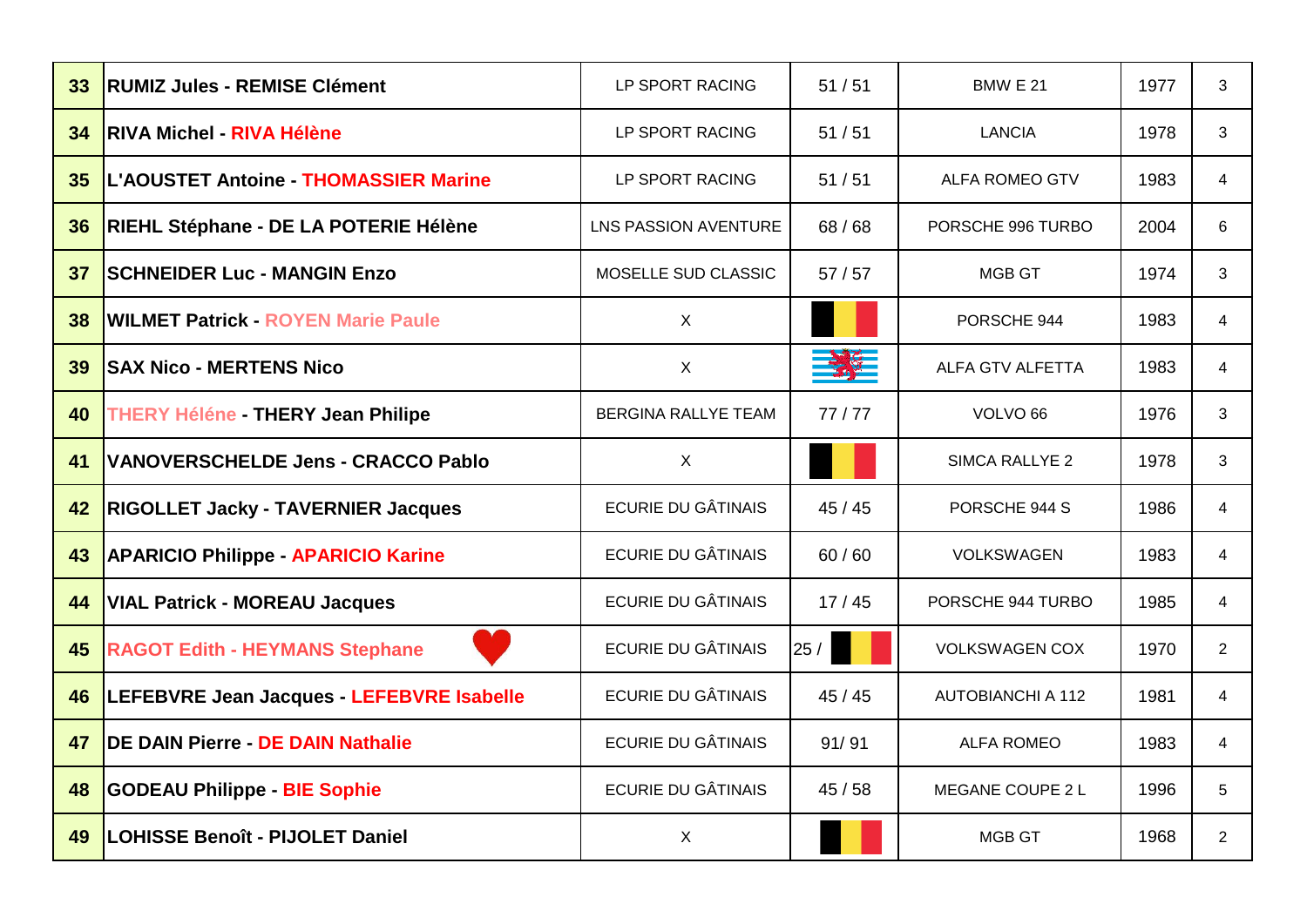| 50 | <b>DURIN François - DURIN Patricia</b>         | R.C.V.H.S           | 51/51   | MG/BGT                 | 1972 | 3              |
|----|------------------------------------------------|---------------------|---------|------------------------|------|----------------|
| 51 | <b>IDE VARINE Odilon - DONANGE Benoît</b>      | R.C.V.H.S           | 51/51   | MG BGT                 | 1973 | 3              |
| 52 | KOWALCZUK Eric - CONSTANT Pierre               | R.C.V.H.S           | 59/59   | DATSUN 240 Z           | 1973 | 3              |
| 53 | DORE Henry - DORE ROQUETA Valérie              | R.C.V.H.S           | 51/75   | PORSCHE CARRERA 3L     | 1976 | 3              |
| 54 | <b>CONSTANTIN Didier - MARINI Patricia</b>     | R.C.V.H.S           | 40/40   | PORSCHE CARRERA 3 L    | 1976 | 3              |
| 55 | <b>JEGAT Philippe - GICQUELET Didier</b>       | R.C.V.H.S           | 78 / 92 | RENAULT 5 ALPINE TURBO | 1982 | $\overline{4}$ |
| 56 | <b>POILVERT Jean - HERLUSON Christine</b>      | R.C.V.H.S           | 51/51   | <b>FIAT</b>            | 1973 | 3              |
| 57 | <b>MILLUY Franck - MILLUY Alex</b>             | R.C.V.H.S           | 08/08   | <b>MGB CABRIOLET</b>   | 1975 | 3              |
| 58 | <b>BOS Pierre - VINEL Eric</b>                 | R.C.V.H.S           | 89 / 88 | <b>ESCORT COSWORTH</b> | 1993 | 5              |
| 59 | <b>BOS Christian - MARQUES Christophe</b>      | R.C.V.H.S           | 57 / xx | CITROËN CX 2400 GTI    | 1977 | 3              |
| 60 | <b>BOS Olivier - BOS Romain</b>                | R.C.V.H.S           | 57/57   | <b>AUDI S2</b>         | 1991 | 5              |
| 61 | <b>IWOESTELANDT Gérard - DUVAL Jean Pierre</b> | X                   | 62/62   | PORSCHE 914/6          | 1970 | $\overline{2}$ |
| 62 | <b>PIRET Gautier - PIRET Jean Marc</b>         | $\mathsf{X}$        |         | <b>BMW E 30</b>        | 1985 | 4              |
| 63 | <b>GEORGES Marc - JACQUAT Cathy</b>            | <b>LUCKY RACING</b> | 68/68   | <b>VOLVO 240</b>       | 1985 | 4              |
| 64 | <b>GEORGES Daniel - HENRY Marc</b>             | <b>LUCKY RACING</b> | 68/57   | PORSCHE 928 S          | 1984 | 4              |
| 65 | <b>BAUDIN Elodie - LAURENT Elisa</b>           | $\mathsf{X}$        | 69/06   | R5 ALPINE TURBO        | 1982 | 4              |
| 66 | <b>SAINT DIZIER Michel - GEORGE Denis</b>      | X                   | 88 / 88 | <b>BMW 325 IX</b>      | 1989 | 4              |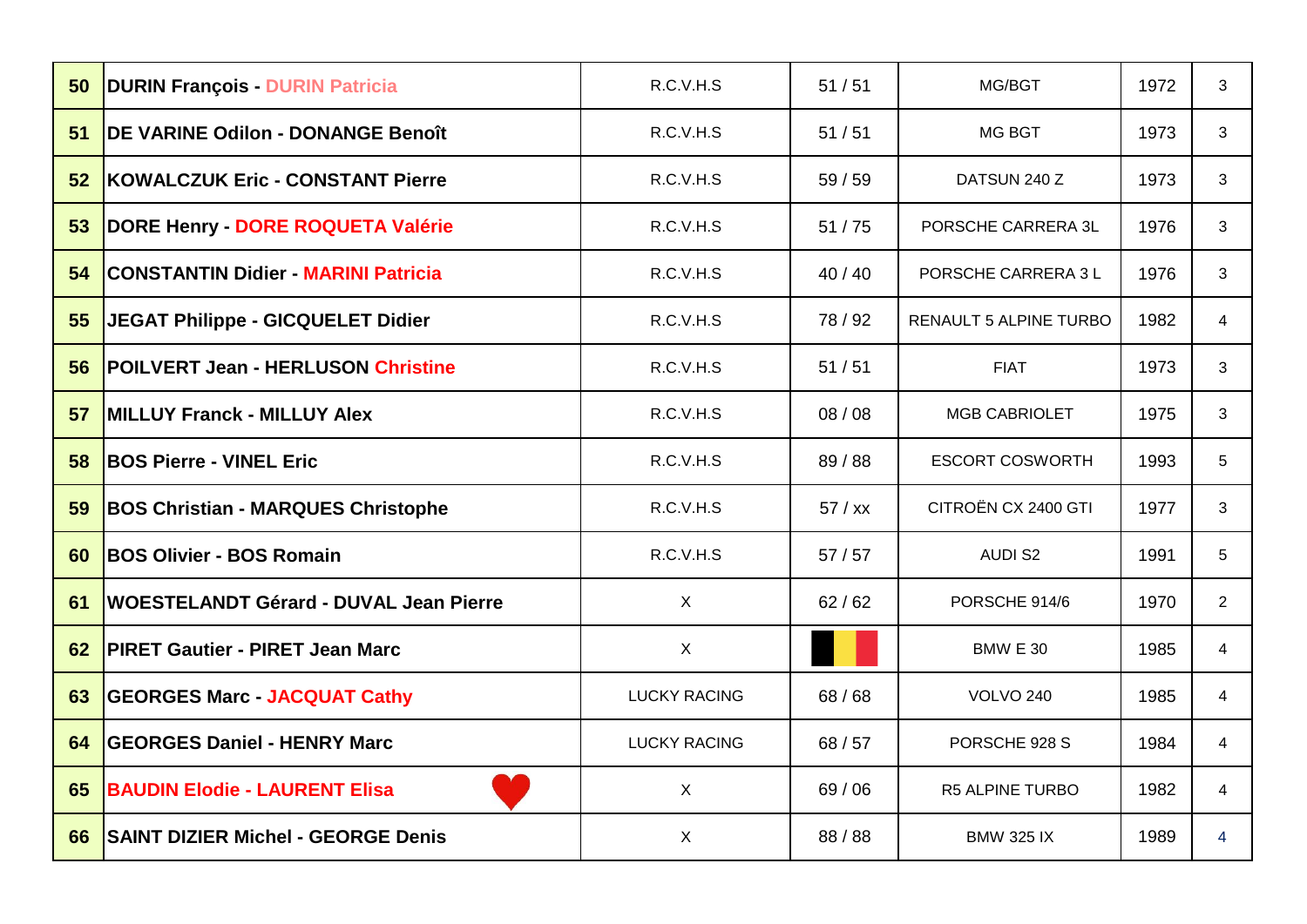| 67 | <b>ILAHAYE Alain - LAMBERT Nathalie</b>            | <b>TEAM BOUTAY</b>        |          | <b>BMW 320</b>           | 1983 | 4              |
|----|----------------------------------------------------|---------------------------|----------|--------------------------|------|----------------|
| 68 | <b>LACAILLE Jean Michel - BOUTAY Dimitri</b>       | <b>TEAM BOUTAY</b>        |          | PEUGEOT 205 RALLYE       | 1988 | 4              |
| 69 | <b>PIERLET Jonathan - BOUTAY Bruno</b>             | <b>TEAM BOUTAY</b>        |          | <b>ALFA ROMEO GIULIA</b> | 1965 | $\overline{2}$ |
| 70 | <b>IMICHOT Daniel - BOUTAY Diane</b>               | <b>TEAM BOUTAY</b>        |          | <b>RENAULT R8</b>        | 1970 | $\overline{2}$ |
| 71 | <b>BERTRAND Louis - LAMBERT Didier</b>             | <b>TEAM BOUTAY</b>        |          | <b>RENAULT 8 GORDINI</b> | 1969 | $\overline{2}$ |
| 72 | <b>LACAILLE Jean Marc - CRUQUENAIRE Christophe</b> | <b>TEAM BOUTAY</b>        |          | <b>GOLF GTI</b>          | 1983 | 4              |
| 73 | <b> WEIDIG René - GRASGES MARCEL</b>               | X                         | 57 / 三六三 | CHEVROLET CORVETTE       | 1965 | $\overline{2}$ |
| 74 | <b>KAUTEN Benoît - KAUTEN Sylvianne</b>            | <b>CLUB ALPINE DIEPPE</b> |          | ALPINE A 310             | 1980 | 3              |
| 75 | <b>VAN REMOORTEL Patrick - DUPONT Olivier</b>      | CRT +                     |          | <b>APAL Coupé</b>        | 1951 | 1.             |
| 76 | <b>DUBOIS Stéphan - LIENNE Patrick</b>             | $\sf X$                   |          | MG A                     | 1959 | 1              |
| 77 | <b>MAES Patrick - LARIOYE Charly</b>               | X                         |          | <b>AUSTIN HEALEY MK1</b> | 1959 | 1.             |
| 78 | <b>TACNET Dominique - VIVIER Sophie</b>            | $\sf X$                   | 71/71    | <b>RENAULT 5 TURBO 2</b> | 1983 | 4              |
| 79 | <b>LEGENNE Vincent - LEGENNE Benoît</b>            | EURE D'HIVER CLASSIC      | 78/78    | OPEL COMMODORE           | 1974 | 3              |
| 80 | <b>LANTHONY Vincent - LANTHONY Adrien</b>          | <b>ERMITAGE RESORT</b>    | 63/63    | ALPINE A 310 V6          | 1982 | 4              |
| 81 | <b>ILEMOINE Claude - LAURENT Julien</b>            | <b>ERMITAGE RESORT</b>    | 54/54    | PORSCHE CARRERA 4        | 1992 | 5              |
| 82 | <b>ANTOINE Philippe - ANTOINE Marc</b>             | <b>ERMITAGE RESORT</b>    | 54/54    | FORD ESCORT 1600         | 1988 | 4              |
| 83 | <b>DESROZIERS Bruno - DESROZIERS Véronique</b>     | <b>ERMITAGE RESORT</b>    | 54/54    | PEUGEOT 205 GTI          | 1986 | 4              |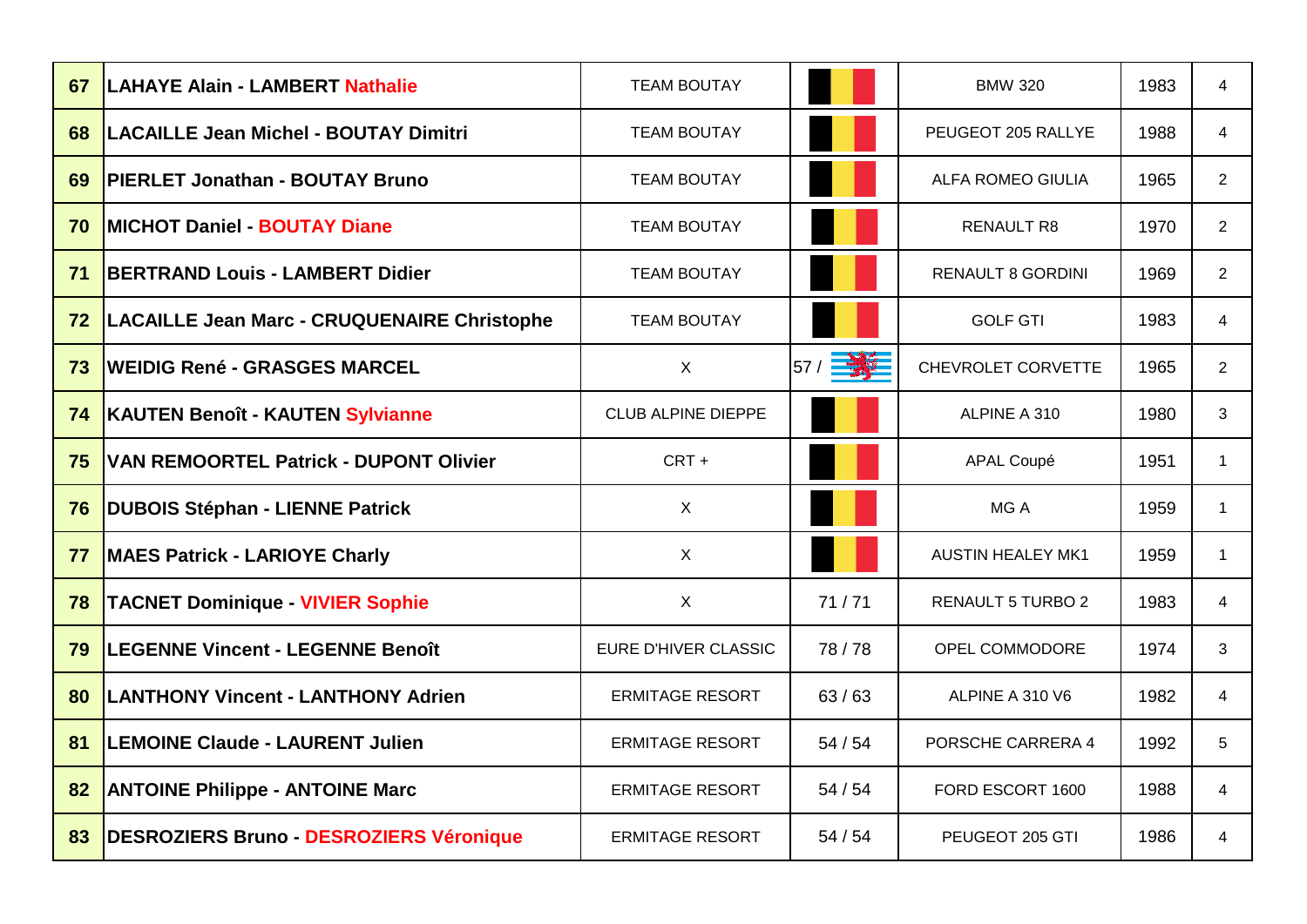| 84  | <b>CULLIER Thiery - RAOU Isabelle</b>           | <b>ERMITAGE RESORT</b>      | 54/54 | PORSCHE 996              | 2000 | 5              |
|-----|-------------------------------------------------|-----------------------------|-------|--------------------------|------|----------------|
| 85  | <b>THIEBAUT Michel - REMION Benoît</b>          | X                           |       | MAZDA 323 GTX            | 1990 | 4              |
| 86  | <b>RIESBECK Denis - SPETZ Nicolas</b>           | <b>TEAM MENDEZ</b>          | 68/68 | OPEL MANTA 400           | 1976 | 3              |
| 87  | <b>SUTTER Christophe - BUREL Jérome</b>         | <b>TEAM MENDEZ</b>          | 68/68 | OPEL MANTA 400           | 1981 | $\overline{4}$ |
| 88  | <b>VERBBRUGGHE Igor - VERBBRUGGHE Nathan</b>    | <b>TEAM MENDEZ</b>          | 68/68 | PORSCHE 911              | 2000 | 5              |
| 89  | <b>WIOLAND Christophe - WIOLAND Jules</b>       | <b>TEAM MENDEZ</b>          | 68/68 | <b>CHEVROLET CORVAIR</b> | 1965 | $\overline{2}$ |
| 90  | <b>MARTIN Luc - MARTIN Michèle</b>              | $\mathsf{X}$                | 67/67 | PEUGEOT 205 GTI          | 1984 | 4              |
| 91  | <b>BEAUJEAN Jean Jacques - DELWICHE Bernard</b> | X                           |       | PORSCHE 911 CARRERA      | 1987 | 4              |
| 92  | <b>VIRION Benoît - VIRION Myriam</b>            | X                           | 88/88 | <b>RENAULT 5 TURBO 2</b> | 1984 | 4              |
| 93  | <b>FRITSCH François - FRITSCH Pascale</b>       | <b>ELSASS RACING TEAM</b>   | 68/68 | MG B GT                  | 1977 | 3              |
| 94  | <b>RITZ Hugues Emmanuel - FRITSCH Léo</b>       | <b>ELSASS RACING TEAM</b>   | 68/68 | PORSCHE 911 TARGA        | 1986 | 4              |
| 95  | <b>ZAGULA Ferdinand - ZAGULA Aline</b>          | <b>ELSASS RACING TEAM</b>   | 68/68 | <b>RENAULT 5 ALPINE</b>  | 1977 | 3              |
| 96  | VERGNET Benoît - SCHAFFTER Eric                 | <b>AVO</b>                  | 68/68 | ALPINE A 110 1600 S      | 1972 | 3              |
| 97  | <b>GHILARDI Claudia - FOGLI Patrick</b>         | A.V.O                       | /68   | <b>BMW 2002</b>          | 1972 | 3              |
| 98  | <b>JEANGEORGE Nicolas - BURGUN Benoît</b>       | <b>AVO</b>                  | 68/68 | <b>PORSCHE</b>           | 1982 | 4              |
| 99  | <b>PETITGENAY Christian - GUHRING Emmanuel</b>  | <b>ECURIE DELTA CLASSIC</b> | 68/68 | ALFA ROMEO 75 V 6        | 1990 | 4              |
| 100 | <b>GUTZWILLER Camille - PIARD Rémi</b>          | ECURIE DELTA CLASSIC        | 68/68 | <b>ALFA ROMEO GTV</b>    | 1983 | 4              |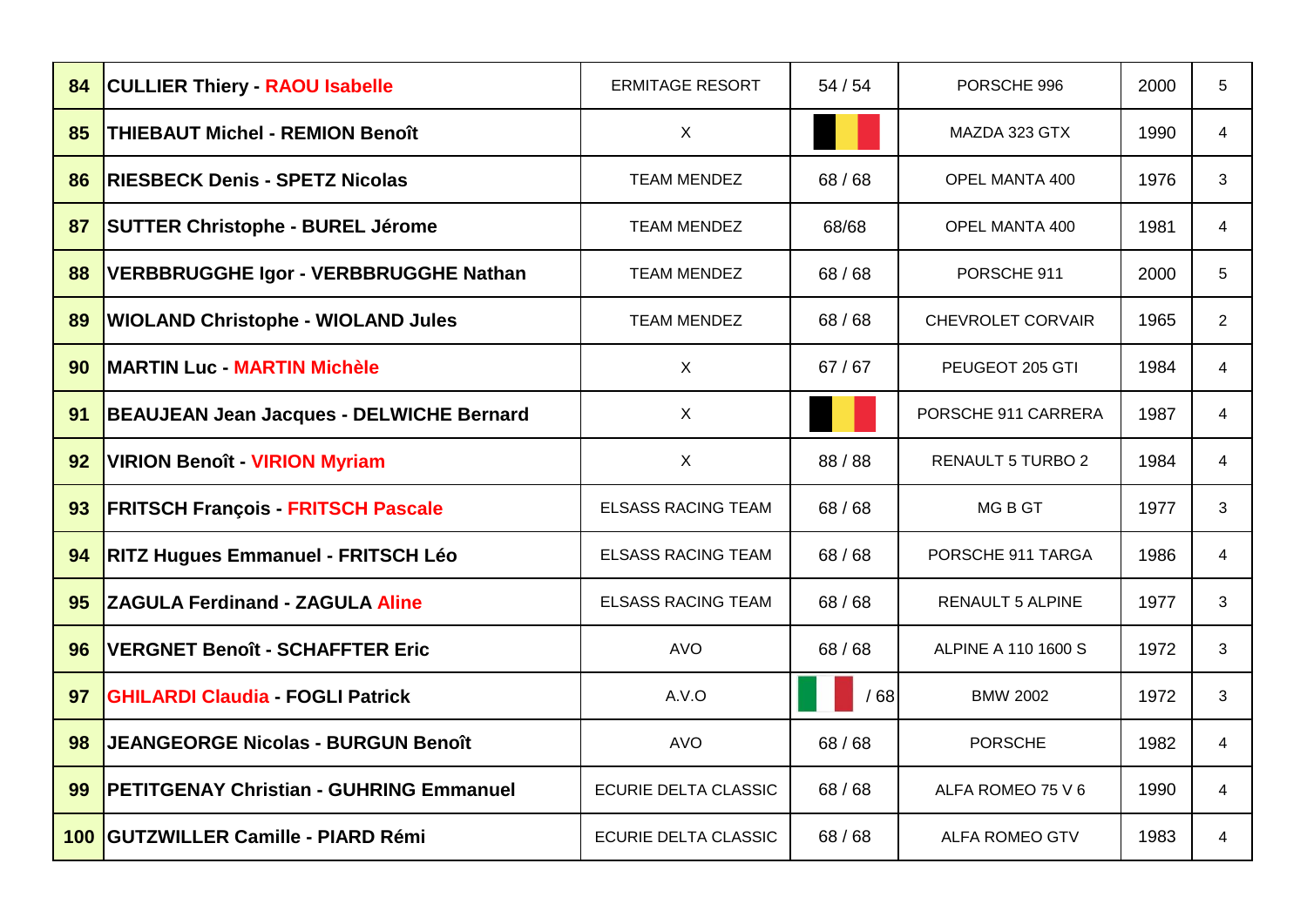|     | 101 GUTZWILLER Claude - GUTZWILLER André         | <b>ECURIE DELTA CLASSIC</b> | 68/68   | PORSCHE 928 S               | 1984 | 4                       |
|-----|--------------------------------------------------|-----------------------------|---------|-----------------------------|------|-------------------------|
|     | 102 HINDERMANN Emmanuel - GUTZWILLER Léa         | <b>ECURIE DELTA CLASSIC</b> | 68/68   | <b>RENAULT CLIO 16 S</b>    | 1993 | 5                       |
|     | 103 ZIPPER Gérard - ZIPPER Suzanne               | X                           | 67/67   | <b>BERLINETTE HOMMEL</b>    | 1995 | 5                       |
|     | 104 DUCHATELLE Christophe - BORDEREAUX Géry      | X                           | 95/75   | <b>VOLVO AMAZONE 122S</b>   | 1965 | $\overline{2}$          |
|     | 105 DUQUET Alexandre - NAEGELEN Vincent          | <b>MATCHING NUMBERS</b>     | 25/71   | <b>ASTON MARTIN VANTAGE</b> | 2008 | 6                       |
|     | 106 CHARMOILLE Patrice - CHARMOILLE Gaétan       | <b>MATCHING NUMBERS</b>     | 83/83   | ALFA ROMEO GIULIA GT        | 1976 | 3                       |
|     | 107 CONVERSET Florent - CORNEILLE Anthony        | <b>MATCHING NUMBERS</b>     | 25/25   | PEUGEOT 504                 | 1975 | 3                       |
|     | 108 BLAD Nicolas - LEMAIRE Pierre Jean           | <b>MATCHING NUMBERS</b>     | 71/71   | <b>ROVER MINI</b>           | 1992 | 5                       |
| 109 | <b>BADOZ Christian - BADOZ Anne Marie</b>        | <b>MATCHING NUMBERS</b>     | 25/25   | <b>BMW 2002</b>             | 1975 | 3                       |
|     | 110 MEYER Olivier - ACKER Jean François          | A.C.A                       | 68/68   | ALFA GIULIA 1600            | 1962 | $\overline{\mathbf{2}}$ |
|     | 111 ERBS Roger - LALEVEE Gilles                  | <b>ECURIE STANISLAS</b>     | 54/88   | BMW E21                     | 1982 | 4                       |
|     | 112 CUNIN Eric - PEETERS Alexandre               | <b>NEW RACING</b>           |         | <b>AUDI 80 B1</b>           | 1972 | 3                       |
|     | 113 QUELET François - MAILLARD Gilles            | X                           | 68 / 25 | PEUGEOT 104 ZS              | 1981 | 4                       |
|     | 114 HEINZ Wolflang - WEINAND Axel                | <b>TEAM SAAR-LOR-LUX</b>    |         | ESCORT RS 2000 MK2          | 1975 | 3                       |
|     | 115 BARNEOUD Francis - ZEYER Guillaume           | X                           | 01/68   | PORSCHE 911 CARRERA         | 1982 | 4                       |
|     | <b>116 VANROBAEYS Dirk - VANROLLEGHEM Lieven</b> | <b>ACP BRYGHIA</b>          |         | MGBV8                       | 1977 | 3.                      |
|     | <b>117   PARCHET Olivier - BAR Muriel</b>        | X                           | 74/74   | SAAB 99 EMS                 | 1978 | 3                       |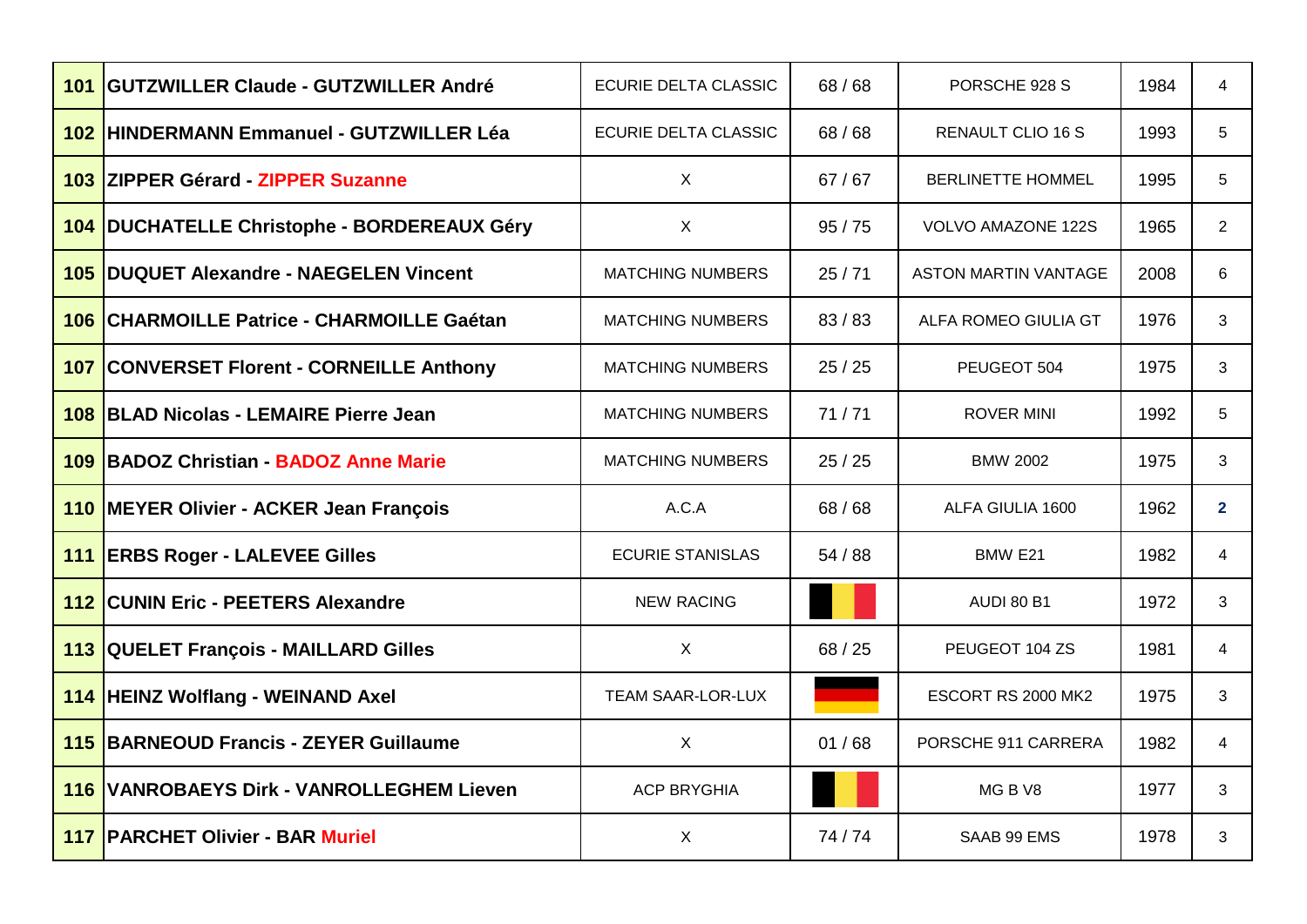| 118 | <b>GASPARD Richard - ADAM Denis</b>             | X            | 67/67   | <b>FORD FIESTA XR2</b>    | 1987    | 4            |
|-----|-------------------------------------------------|--------------|---------|---------------------------|---------|--------------|
|     | 119   COLLARDE Fabien - CUREL Stéphanie         | X            | 88 / 88 | <b>RENAULT 5 TURBO 2</b>  | 1983    | 4            |
| 120 | <b>SALVI Denis - MASSOZ Jean Pierre</b>         | X            | 95/     | ESCORT RS 2000            | 1979    | 3            |
| 121 | <b>DOMP Stéphane - DOMP Diane</b>               | X            |         | FORD ESCORT MK1 RS        | 1974    | 3            |
|     | 122 GRIVEL Rodrigue - SISTEL Jean Philippe      | X            | 88 / 88 | <b>RENAULT 21 TURBO</b>   | 1991    | 5            |
| 123 | <b>COLLEE Alain - MORTIER Dirdrick</b>          | $\mathsf{X}$ |         | <b>ALFA ROMEO JUNIOR</b>  | 1972    | 3            |
|     | 124 FLORIOT Christophe - FLORIOT Pierre Etienne | X            | 52/52   | <b>GOLF GTI</b>           | 1983    | 4            |
|     | 125 CAYROU Guy - POIROT Nadyne                  | X            | 54/54   | <b>AUTOBIANCHI A 112</b>  | 1981    | 4            |
|     | 126 BENASSI Stéphane - BENASSI Gérard           | X            | 71/57   | <b>RENAULT 5 GT TURBO</b> | 1985    | 4            |
|     | 127 FLORENTIN Frédéric - FLORENTIN Robert       | TEAM 88      | 88 / 88 | BMW 325 I E30             | 1985    | 4            |
|     | 128 CUNY Christophe - CHOFFEL Yves              | TEAM 88      | 88 / 88 | ALFA ROMEO SPIDER S4      | 1994    | 5            |
|     | <b>129 FRAYARD Mathieu - FLORENTIN Julie</b>    | TEAM 88      | 88 / 88 | PORSCHE CARRERA 3,2       | 1984    | 4            |
|     | 130 MASSON Thierry - MASSON Didier              | X            | 17/88   | ALFA ROMEO ALFASUD        | 1982    | 4            |
| 131 | <b>HOFFNER Patrick - MAILLIER Cornélia</b>      | X            | 68/68   | CITROËN VISA GTI          | 1985    | 4            |
|     | 132 BELGY Jacky - BELGY Nathalie                | X            | 52/52   | <b>GOLF GTI 1600</b>      | $\sf X$ | $\mathsf{X}$ |
| 133 | <b>GODECHAL André - RIGA Pierre</b>             | X            |         | <b>AUDI COUPE</b>         | 1988    | 4            |
| 134 | <b>GAGNE Frédéric - ANDRIEU Michel</b>          | X            | 92/20   | <b>BMW 320/6</b>          | 1980    | 3            |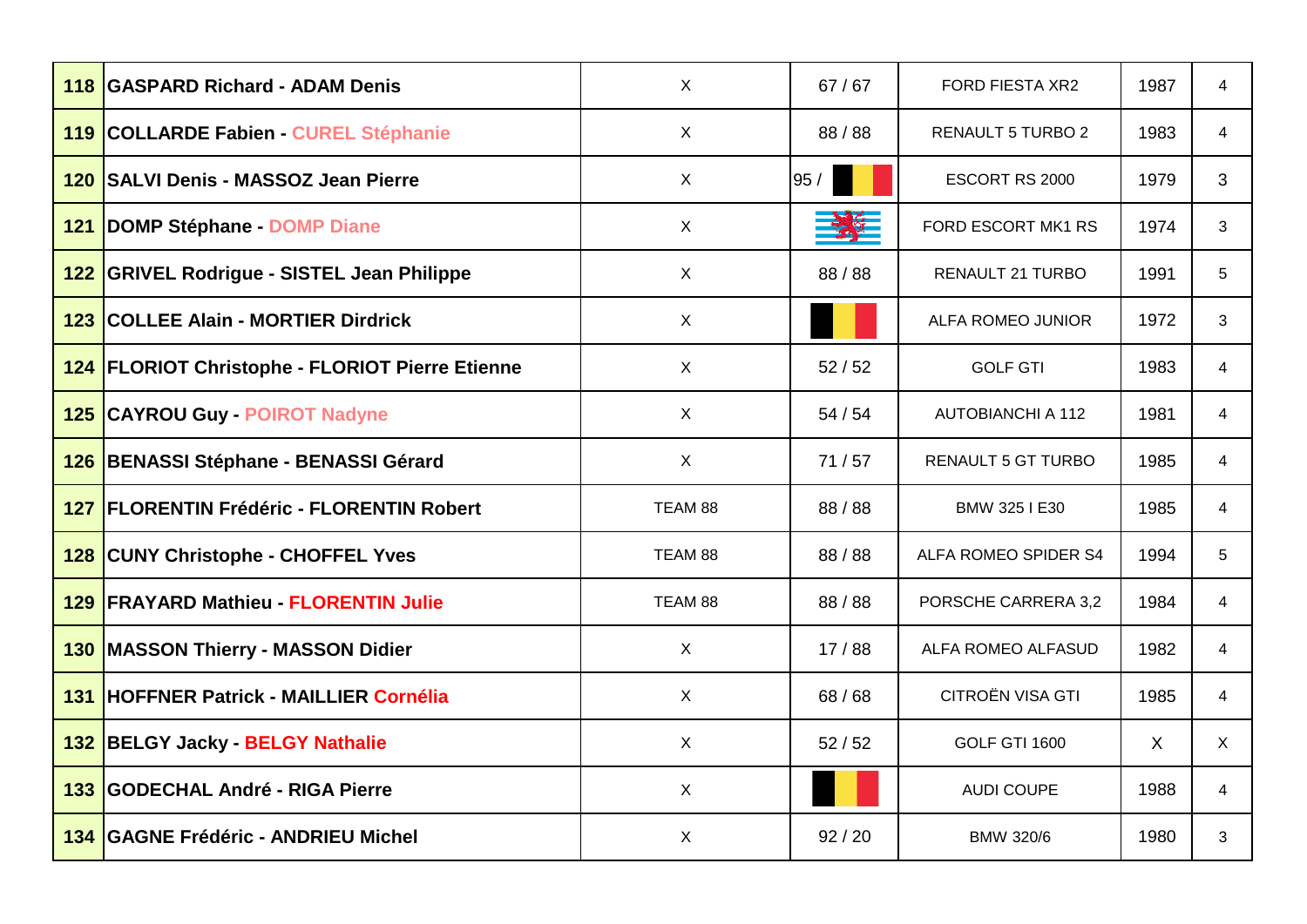| <b>135 BEAUDEUX Mathieu - MAUGER Guy</b>      | $\mathsf X$         | 88/88   | <b>SUBARU IMPREZA</b>     | 2000 | 5              |
|-----------------------------------------------|---------------------|---------|---------------------------|------|----------------|
| 136 MUNIER Alain - HAILLECOURT Jean-Yves      | X                   | 42/45   | ALFA ROMEO AFETTA GTV     | 1986 | $\overline{4}$ |
| 137 PERRIN Raoul - PERRIN Mélanie             | $\sf X$             | 67/67   | <b>ALPINE V6 TURBO</b>    | 1987 | 4              |
| 138 BACHET Reynald - ANTERIEUX Jacqueline     | $\mathsf{X}$        | 89 / 92 | BMW <sub>Z1</sub>         | 1991 | 5              |
| <b>139 PAPPIJN Nic - D'HOORE Alexis</b>       | X                   |         | PORSCHE 911 SC            | 1979 | 3              |
| <b>140 STYLEMANS Philippe - MILLUY Freddy</b> | $\sf X$             | 59/62   | PEUGEOT 205 RALLYE        | 1988 | 4              |
| 141 MARY Joffrey - DUFRESNOY Gwénaélle        | $\sf X$             | 54/54   | GOLF GTI 16 S             | 1988 | 4              |
| 142 COUDYZER Gerrit - CNOCKAERT Pascal        | <b>DUINDISTEL</b>   |         | <b>BMW 323 TI</b>         | 1999 | 5              |
| 143 GAUGLER François - XXXXXXXX               | $\sf X$             | 54 / xx | <b>RENAULT 5 ALPINE</b>   | 1980 | 3              |
| 144 VINCENTZ Jean Iouis - VINCENTZ Louise     | $\mathsf{X}$        | 68/68   | <b>AUTOBIANCHI A 112</b>  | 1974 | 3              |
| <b>145 THEVENY Bruce - THEVENY Christian</b>  | $\sf X$             | 45/35   | PORSCHE 996 GT3           | 2003 | 6              |
| 146 VERMEERSCH Jan - VERDONCKT Geert          | <b>ACP BRYGHIA</b>  |         | <b>TOYOTA COROLLA GTI</b> | 1987 | 4              |
| 147 BAETEN Christophe - LACROIX David         | DAF RACING HERITAGE |         | DAF 66 COUPE              | 1974 | 3              |
| 148 MARTENS Jean Jacques - PYCK Aswin         | $\sf X$             | ╇       | <b>VOLVO</b>              | 1957 | 1              |
| <b>149 DISPONIBLE</b>                         |                     |         |                           |      |                |
| <b>150 DISPONIBLE</b>                         |                     |         |                           |      |                |